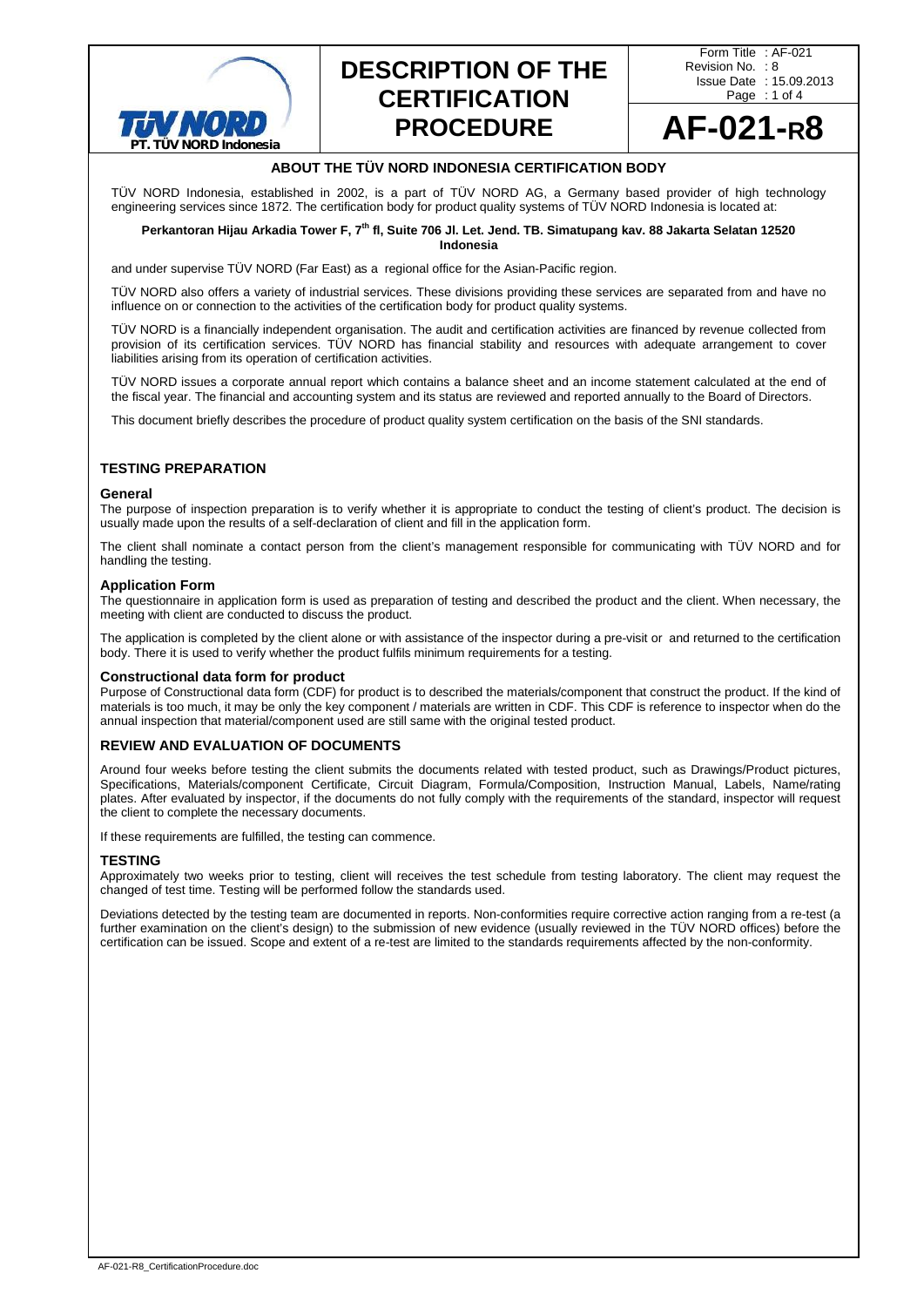

# **DESCRIPTION OF THE CERTIFICATION PROCEDURE**

Form Title : AF-021 Revision No. 3 Issue Date: 15.09. Page : 2 of 4 : 8 : 15.09.2013

**AF-021-R8**

# **ISSUE OF THE CERTIFICATE AND SURVEILLANCE**

#### **Issue of the Certificate**

The certificate is issued following a positive review of the test files by the certification body. If the contract for certification and the right of use of the mark is available duly signed, the certificates are handed to the client together with the contract and test report.

The certificate is only issued if all non-conformities have been corrected. The certificate is valid for a period of four years (mandatory and Voluntary), at least annual surveillance inspection are performed at the client.

### **Surveillance, Suspension and Withdrawal of Certification**

Before a surveillance audit all relevant information about the client and the licensed product shall be updated to provide for significant changes which may have an effect on the scope or other issues of the client's certification.

Certain requirements of the standard are inspected every year, including use of the certificate and complaints against the product. The remaining requirements are distributed over the surveillance inspection.

Typically a surveillance inspection is performed by a single, competent inspector. The date and inspector are agreed with the client.

In case of non-conformities regarding product, the testing with using same standards will be performed and if regarding system client shall be submitted documents to TUV NORD client. In the case of severe, repeated or unattended non-conformities or violations of the certification contract, the certificate may be suspended or withdrawn. After the surveillance inspection the client receives a report.

### **Re-Certification**

Before the period of validity expires, a re-certification inspection shall be performed to extend the certificate for a further three years. The effectiveness of the entire management system is tested during the audit. Changes to the product shall be announced by the client in advance. The testing is performed in a comparable manner to a certification inspection.

#### **Disputes and Appeals**

If there is reason for the client to dispute or to appeal a decision of the Certification Body, they can address the Head of Certification directly or via the testing office. If the disagreement cannot be removed by the Head of Certification, the auditee may present his case to the Certification Advisory Board for a ruling.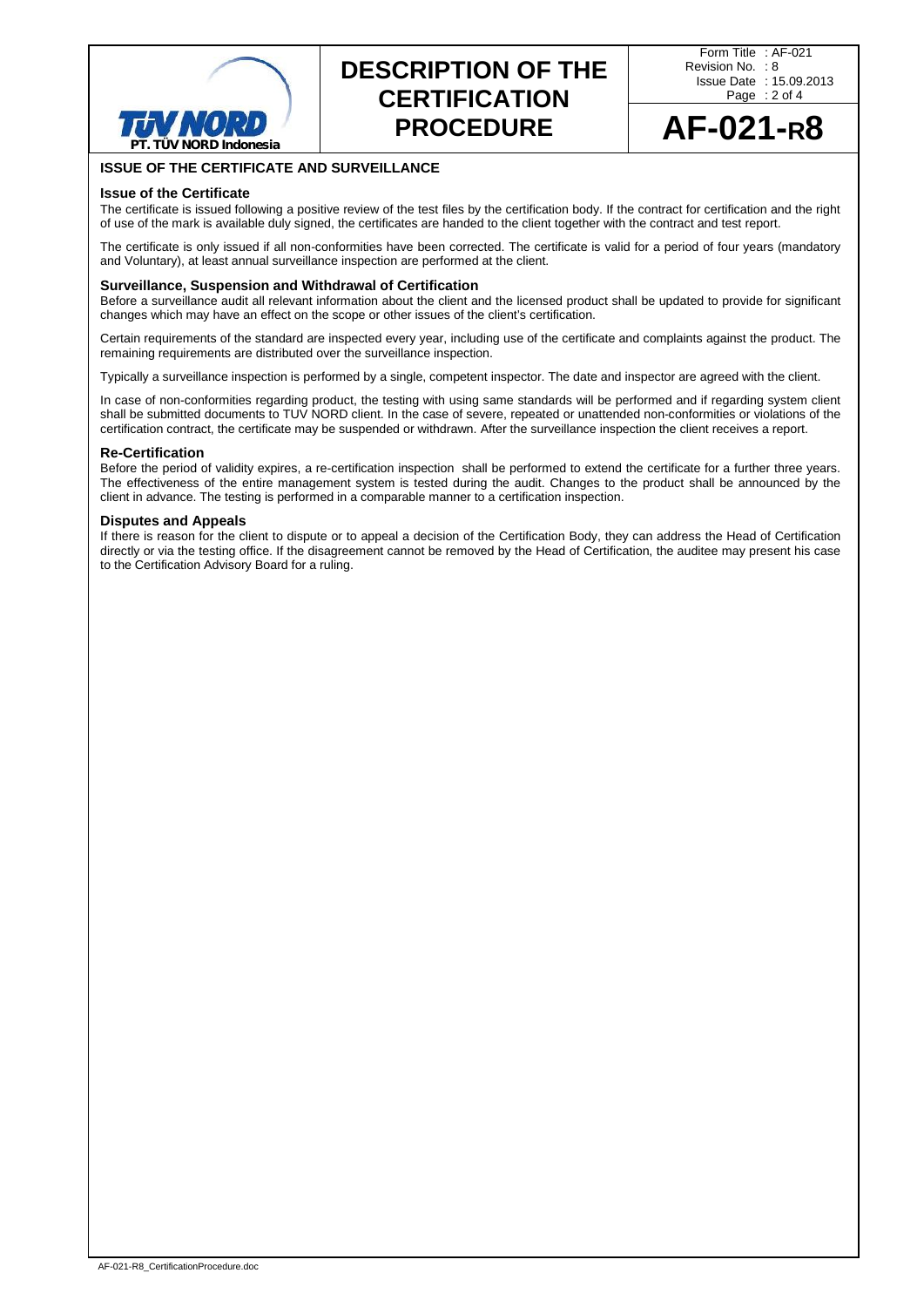

AF-021-R8\_CertificationProcedure.doc